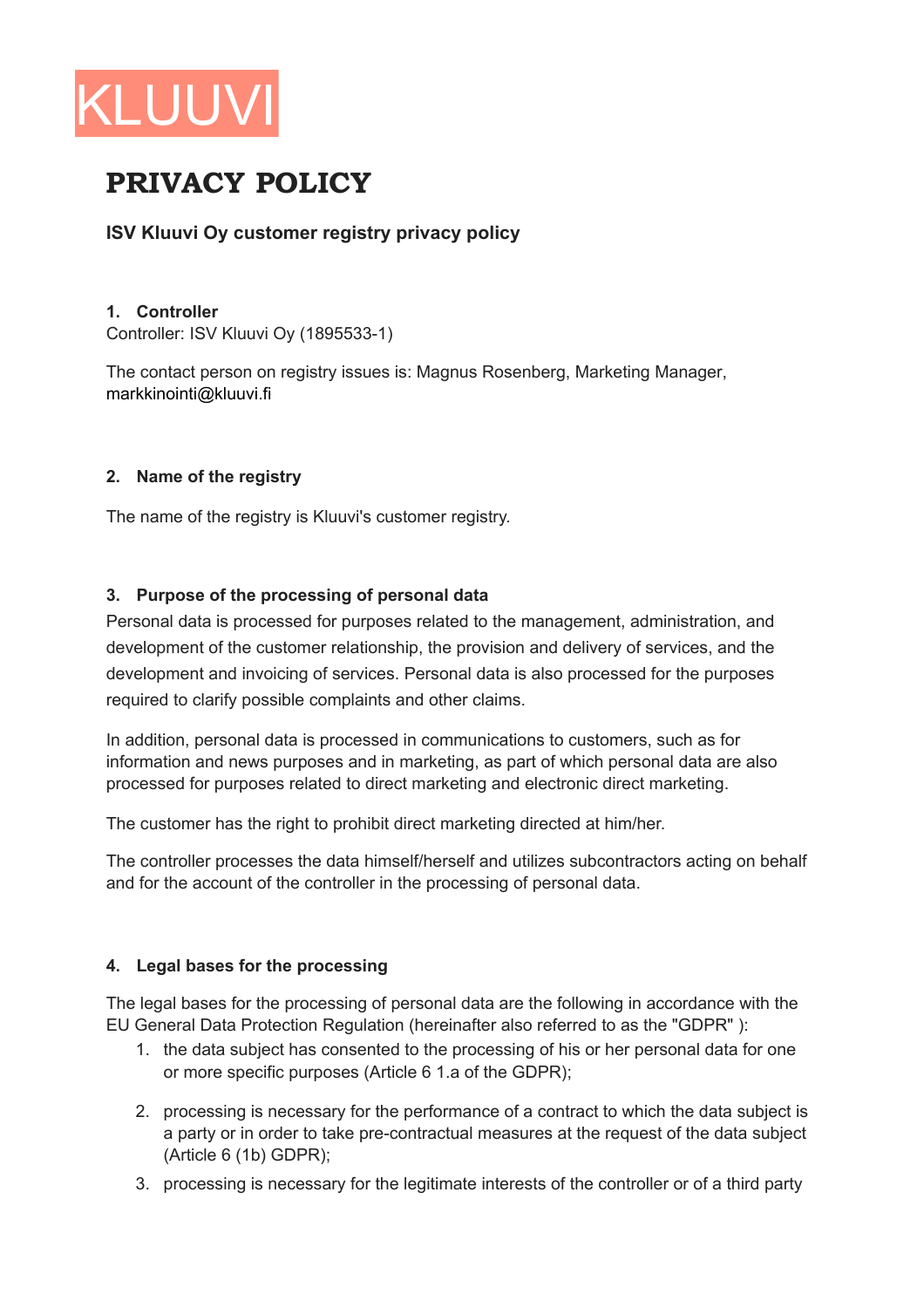

## (Article 6 (1f) GDPR).

The above legitimate interest of the controller is based on a relevant and appropriate relationship between the data subject and the controller, resulting from the fact that the data subject is a customer of the controller and when the processing is for purposes which the data subject could reasonably have expected at the time the personal data were collected and in the context of an appropriate relationship.

## **5. Data content of the registry (categories of personal data to be processed)**

The registry contains, in principle, the following personal data on all registered persons:

- 1. basic information and contact details of the person: first name, surname, address, telephone number, e-mail address;
- 2. information related to the person's company or other organization and the person's position or job title in question in the company or organization;
- 3. personal marketing authorizations and prohibitions.
- 4. marketing classification information (e.g., newsletter subscriber, campaign participant, industry, etc.)

#### **6. Regular sources of information**

Personal information is collected from the registered person himself/herself.

Personal data shall also be collected and updated, within the limits of the applicable law, from publicly available sources related to the performance of the customer relationship between the controller and the data subject and through which the controller fulfills his/her responsibilities for the maintenance of the customer relationship.

#### **7. Retention period of personal data**

The data collected in the registry shall be kept only for as long and to the extent necessary in relation to the original or compatible purposes for which the personal data were collected. The need to retain personal data shall be assessed annually, and in any case, the data relating to the data subject shall be deleted from the registry five years after the end of the data subject's customer relationship with the controller and the fulfillment of the customer relationship obligations and measures. For example, accounting documents are kept for five years from the end of the financial year.

The controller shall regularly assess the need for data retention in accordance with his/her internal code of conduct. In addition, the controller shall take reasonable steps to ensure that personal data which are inaccurate, incorrect, or out of date for the purposes of processing are deleted or rectified without delay.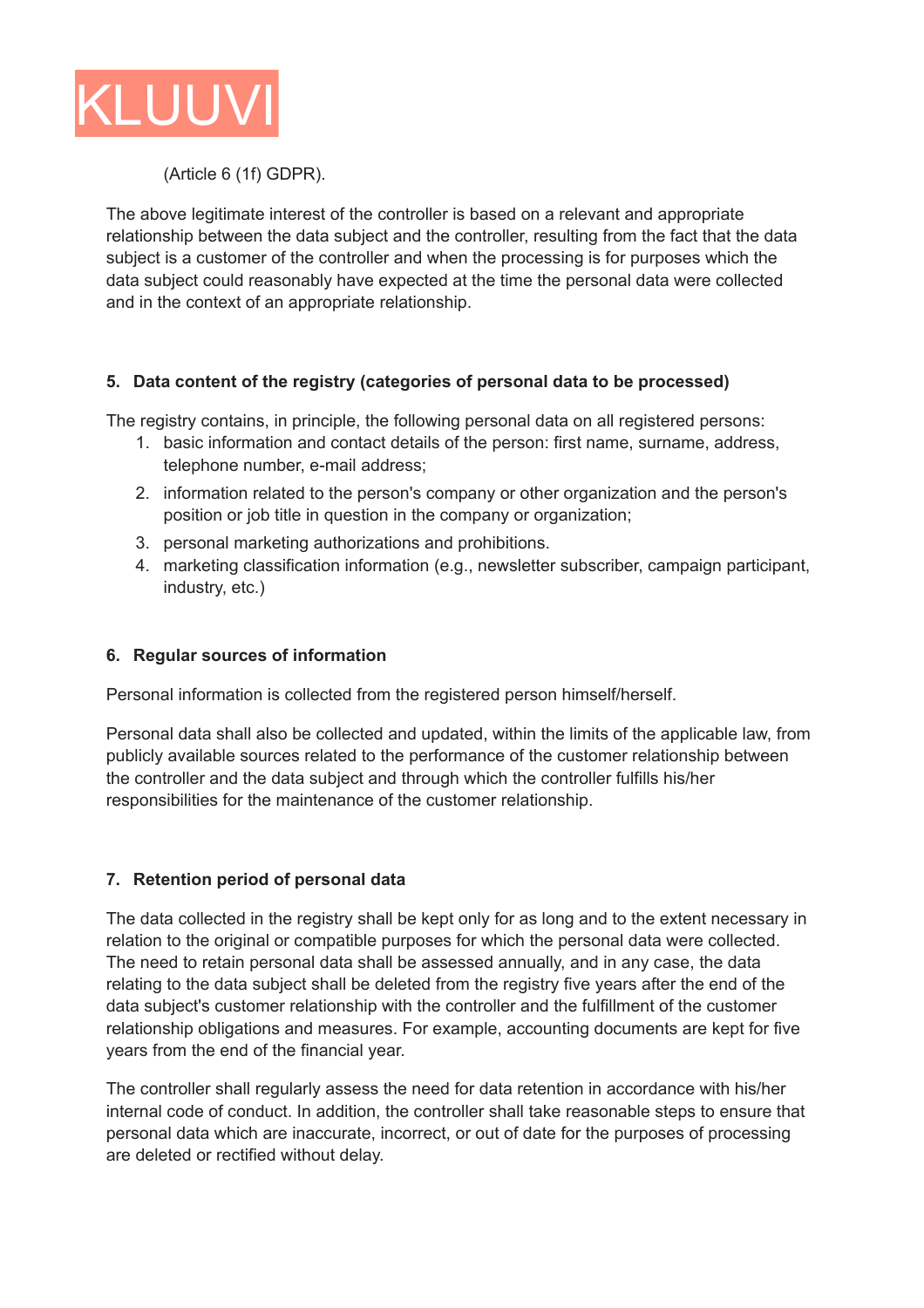

# **8. Recipients of personal data (groups of recipients) and regular disclosures of data**

Personal data will not be disclosed to third parties.

## **9. Data transfer outside the EU or the EEA**

Personal data contained in the registry will not be transferred outside the EU or the EEA.

## **10. Registry protection principles**

Materials containing personal data shall be kept in locked premises accessible only to designated and authorized persons.

The database containing personal data is held on a server, which is stored in a locked state, which can only be accessed by designated and authorized persons. The server is protected by an appropriate firewall and technical protection.

Access to databases and systems is only possible with separately issued personal usernames and passwords. The controller shall limit the access rights and authorizations to the information systems and other storage media so that the data can be viewed and processed only by persons who are necessary for their lawful processing. In addition, access to databases and systems is logged in the log data of the controller's IT system.

The employees of the controller and other persons have undertaken to observe professional secrecy and to keep confidential the information they receive in connection with the processing of personal data.

# **11. The rights of the data subject**

The data subject has the following rights under the EU General Data Protection Regulation:

1. the right to obtain from the controller confirmation that personal data concerning him or her are being processed or not to be processed and, if such personal data are being processed, the right to have access to the personal data and the following information: (i) the purposes of the processing; (ii) the categories of personal data concerned; (iii) the recipients or groups of recipients to whom the personal data have been or are intended to be disclosed; (iv) where applicable, the intended period for which the personal data will be stored or, if that is not possible, the criteria for determining that period; (v) the right of the data subject to request the controller to rectify or delete personal data concerning him or her or to restrict or object to the processing of personal data concerning him or her; (vi) the right to lodge a complaint with the supervisory authority; (vii) if personal data are not collected from the data subject, all available information on the origin of the data (Article 15 GDPR). This described basic information (i) - (vii) will be provided to the registrant on this form;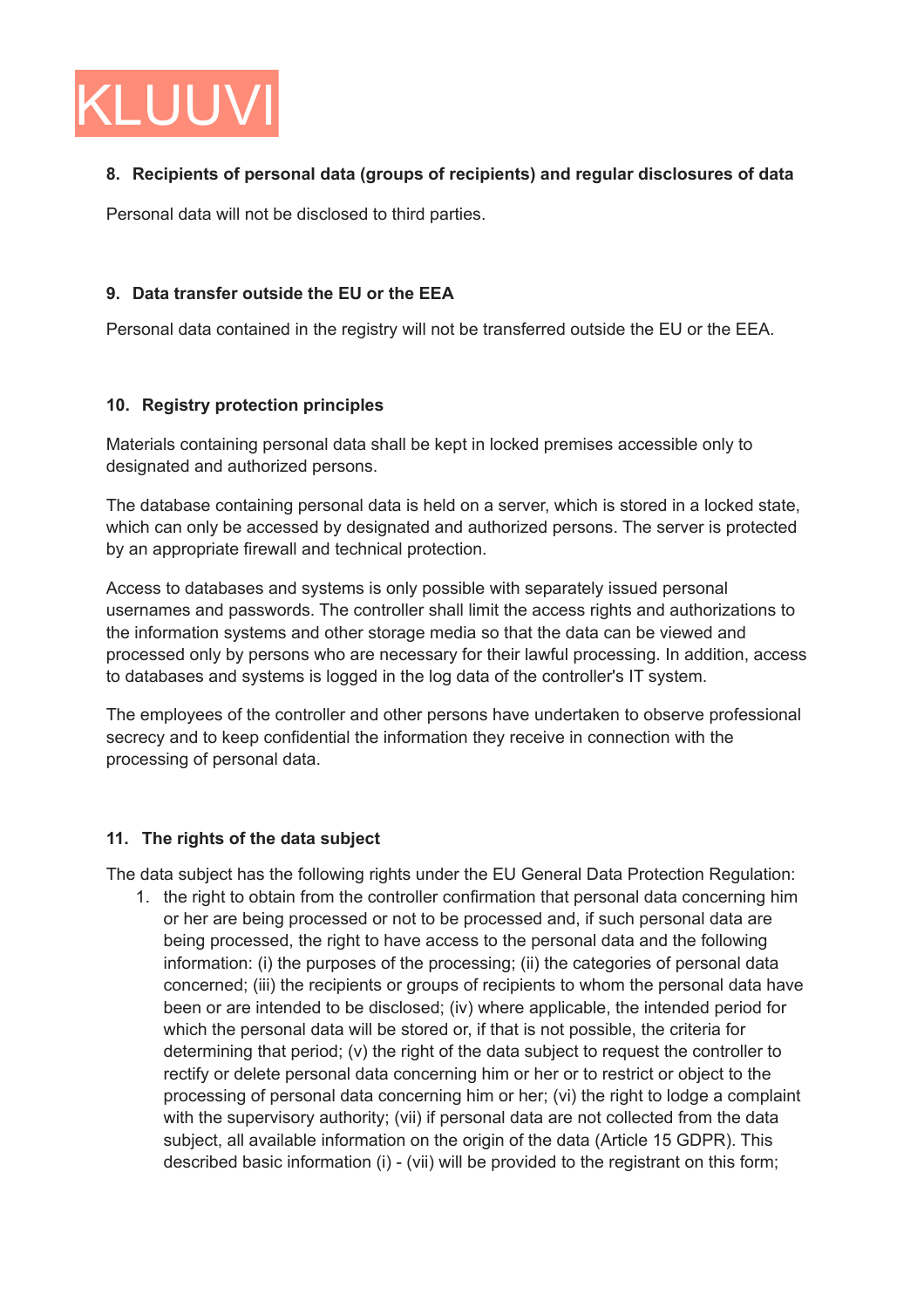

- 2. the right to withdraw consent at any time without prejudice to the lawfulness of the processing carried out prior to the withdrawal (Article 7 of the GDPR);
- 3. the right to have inaccurate and incorrect personal data concerning the data subject rectified by the controller without undue delay and the right to have incomplete personal data supplemented, inter alia, by providing additional information taking into account the purposes for which the data were processed (Article 16 GDPR);
- 4. the right to have the controller delete personal data concerning the data subject without undue delay, provided that (i) personal data are no longer needed for the purposes for which they were collected or for which they were otherwise processed; (ii) the data subject withdraws the consent on which the processing is based, and there is no other legal basis for the processing; (iii) the data subject objects to the processing on the basis of his or her specific personal situation and there is no valid reason for the processing or the subject data objects to the processing for direct marketing purposes; (iv) personal data has been processed unlawfully; or (v) personal data must be deleted in order to comply with a legal obligation applicable to the controller under Union law or national law (Article 17 GDPR);
- 5. the right to have the processing restricted by the controller if (i) the data subject denies the accuracy of the personal data, in which case the processing shall be limited to the period during which the controller can verify their accuracy; (ii) the processing is unlawful, and the data subject opposes the deletion of personal data and instead requests that their use be restricted; (iii) the controller no longer needs such personal data for the purposes of the processing, but the data subject needs them to establish, present or defend a legal claim; or (iv) the data subject has objected to the processing of personal data on the basis of his or her specific personal situation pending verification that the data subject's legitimate grounds override the data subject's grounds (Article 18 GDPR);
- 6. the right to have access to personal data concerning him or her provided by the data subject to the controller in a structured, commonly used, and machine-readable form and the right to transfer such data to another controller without prejudice to the controller to whom the personal data have been transmitted, provided that the processing is based on the consent referred to in the Regulation and is processed automatically (Article 20 GDPR);
- 7. the right to lodge a complaint with the supervisory authority if the data subject considers that the processing of personal data concerning him or her violates the general EU data protection regulation (Article 77 GDPR).

Requests for the exercise of the data subject's rights shall be addressed to the controller's contact person referred to in paragraph 1.

#### **12. Cookies and other tracking techniques**

Our website uses cookies. By clicking the "I accept cookies" button, you accept the use of cookies. Cookies make using our website easy, fast, and user-friendly.